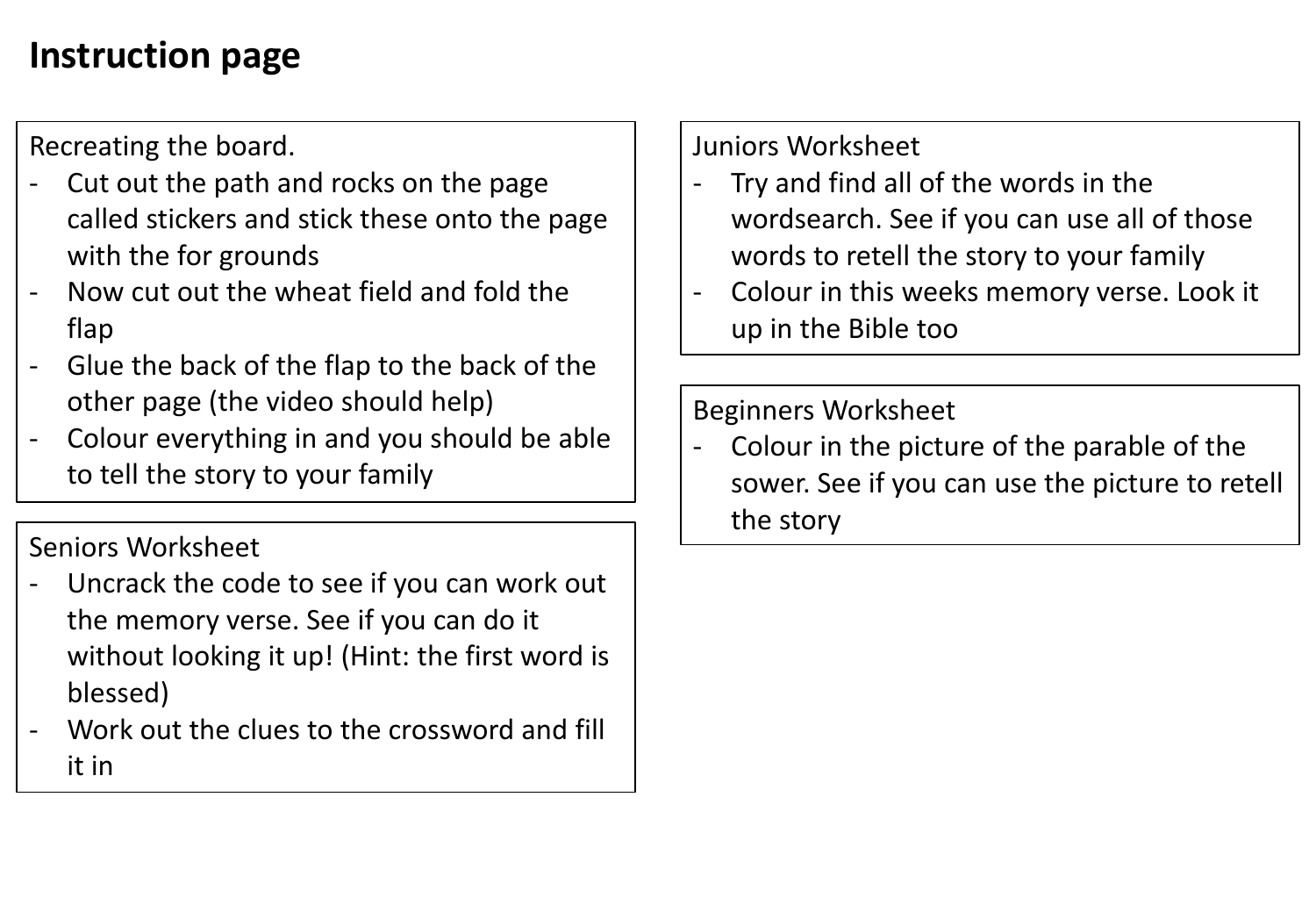**Stickers**





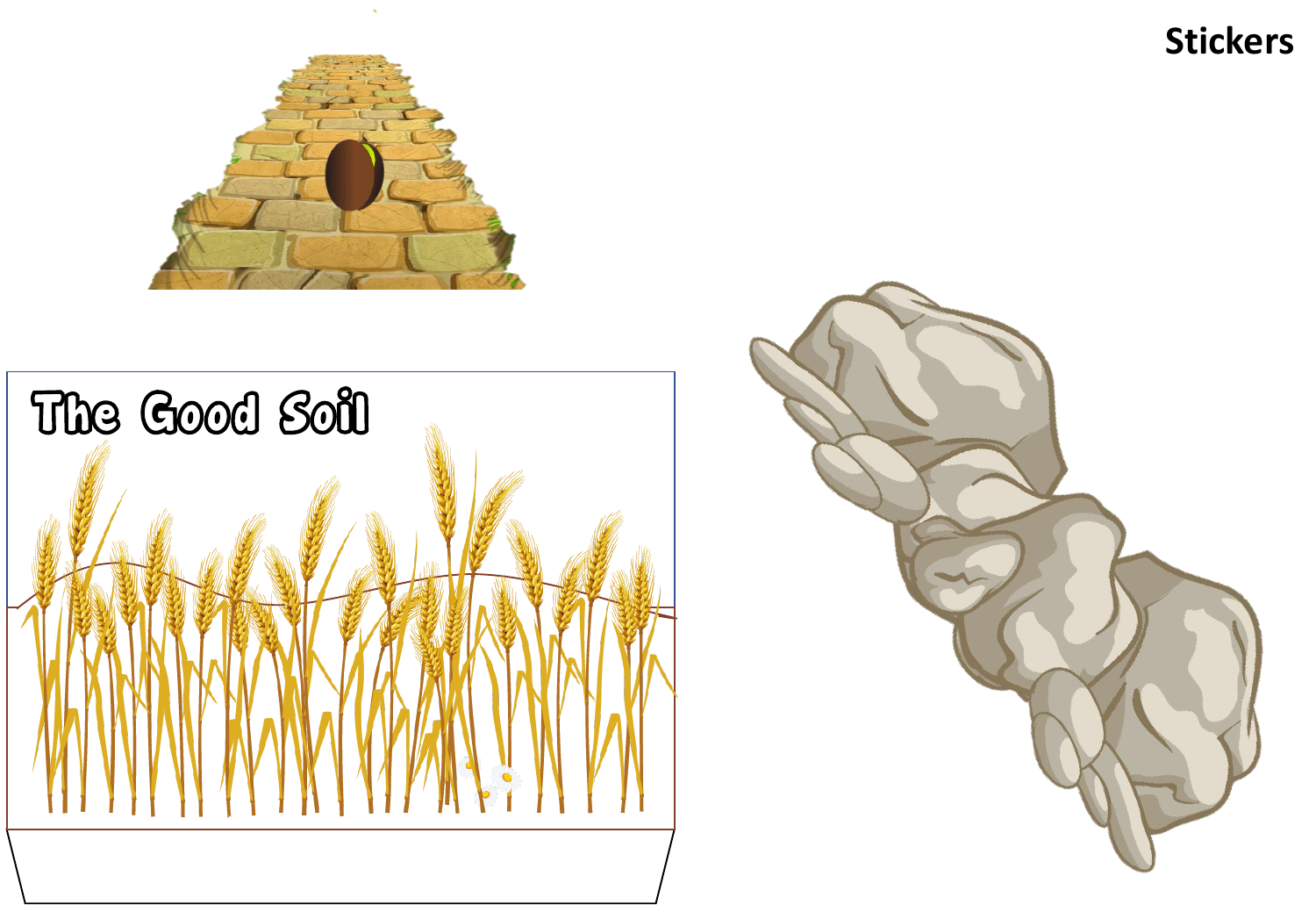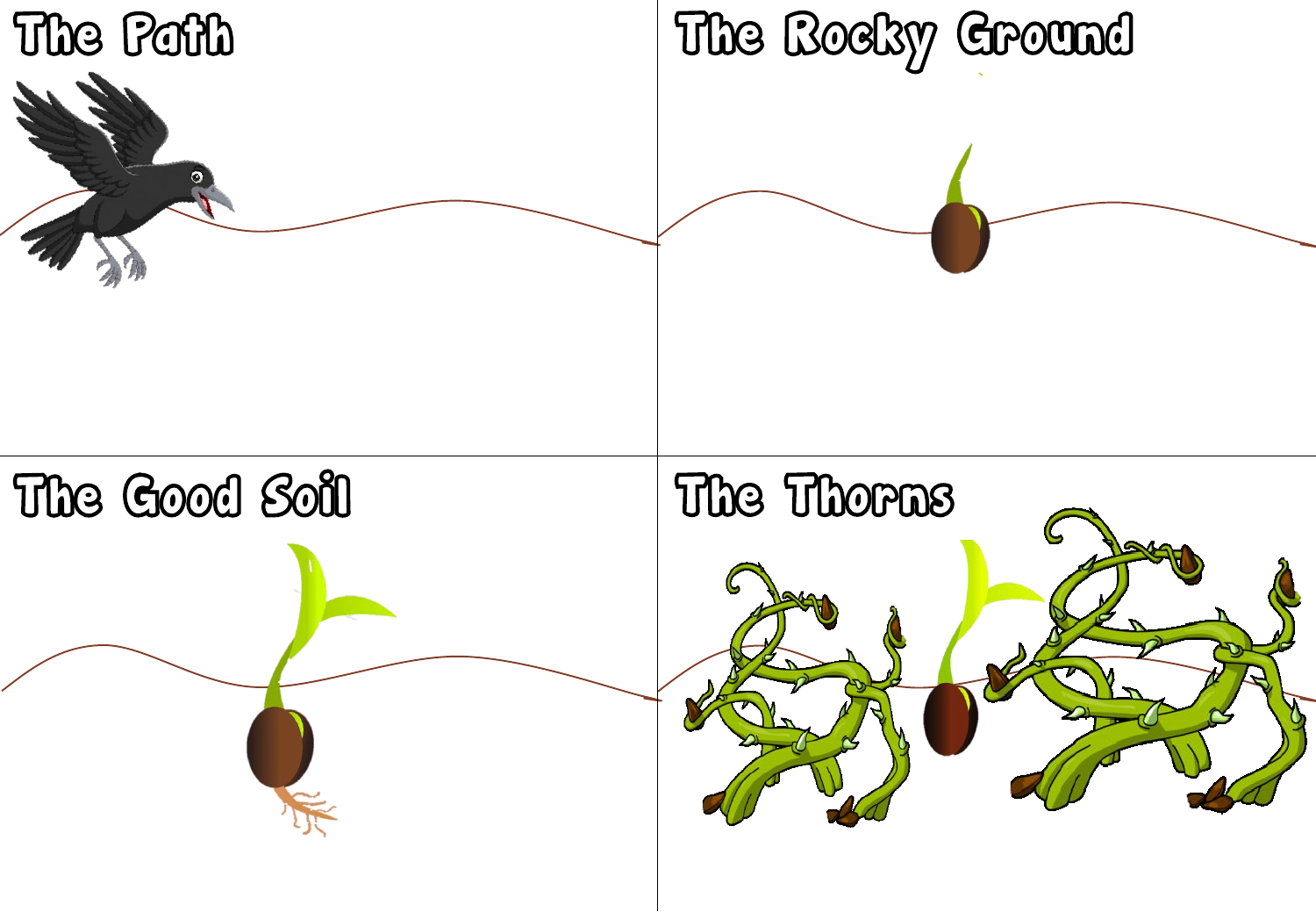| Parable of the Sower Memory Verse - Luke 11:28 | α<br>œ<br>N<br>⋋<br>$\times$<br>o.<br>≩<br>∍<br>4<br>$\supset$<br>$\infty$<br>o<br>⊢<br>59<br>g<br>≃<br>ă<br>₫<br>o.<br>$\overline{ }$<br>51<br>O<br>o<br>Z                                                                         | $\overline{\mathbf{z}}$<br>g<br>$\mathbb{S}$<br>Ю<br>g<br>$\Xi$<br>$\Xi$<br>$\frac{6}{11}$<br>र्दू<br>≃<br>$\overline{5}$<br>$\overline{\omega}$<br>o<br>Ξ<br>Ħ<br>Ф<br>ř<br>g<br>Ю<br>$\overline{15}$<br>Z<br>Ý.<br>Ξ<br>$\overline{2}$<br>c                                                      |  | Answer the clue to fill in the crossword. The length of the word is in the brackets<br>m<br>ı<br>œ | following Jesus because of worries in life? (6)<br><b>6.</b> Who is it who sows the seed in the story?<br>(6)<br>3. Who asked Jesus what the parable<br>2. Which ground refers to people not<br>meant? (9)<br>Down |
|------------------------------------------------|-------------------------------------------------------------------------------------------------------------------------------------------------------------------------------------------------------------------------------------|----------------------------------------------------------------------------------------------------------------------------------------------------------------------------------------------------------------------------------------------------------------------------------------------------|--|----------------------------------------------------------------------------------------------------|--------------------------------------------------------------------------------------------------------------------------------------------------------------------------------------------------------------------|
|                                                | 2<br>\$,<br>$\overline{\phantom{0}}$<br>$\!\boldsymbol{\times}$<br>$\sim$<br>$\frac{1}{2}$<br>ь<br>α<br>$\mathsf{H}$<br>I<br>Φ<br>g<br>ட<br>ш<br>Δ<br>$\frac{8}{26}$<br>$\circ$<br>$\frac{4}{3}$<br>$\boldsymbol{\omega}$<br>₹<br>∞ | $\overline{\mathcal{N}}$<br>궄<br>2<br>$\approx$<br>щ<br>g<br>$\tilde{a}$<br>o<br>Ю<br>Ф<br>$\stackrel{\circ}{\scriptstyle\sim}$<br>۰o<br>≃<br>2<br>$\overline{2}$<br>O<br>$\overline{15}$<br>Ħ<br>$\overline{15}$<br>$\tilde{z}$<br>g<br>$\Xi$<br>$\frac{8}{14}$<br>$\overline{\mathbf{a}}$<br>र्द |  |                                                                                                    |                                                                                                                                                                                                                    |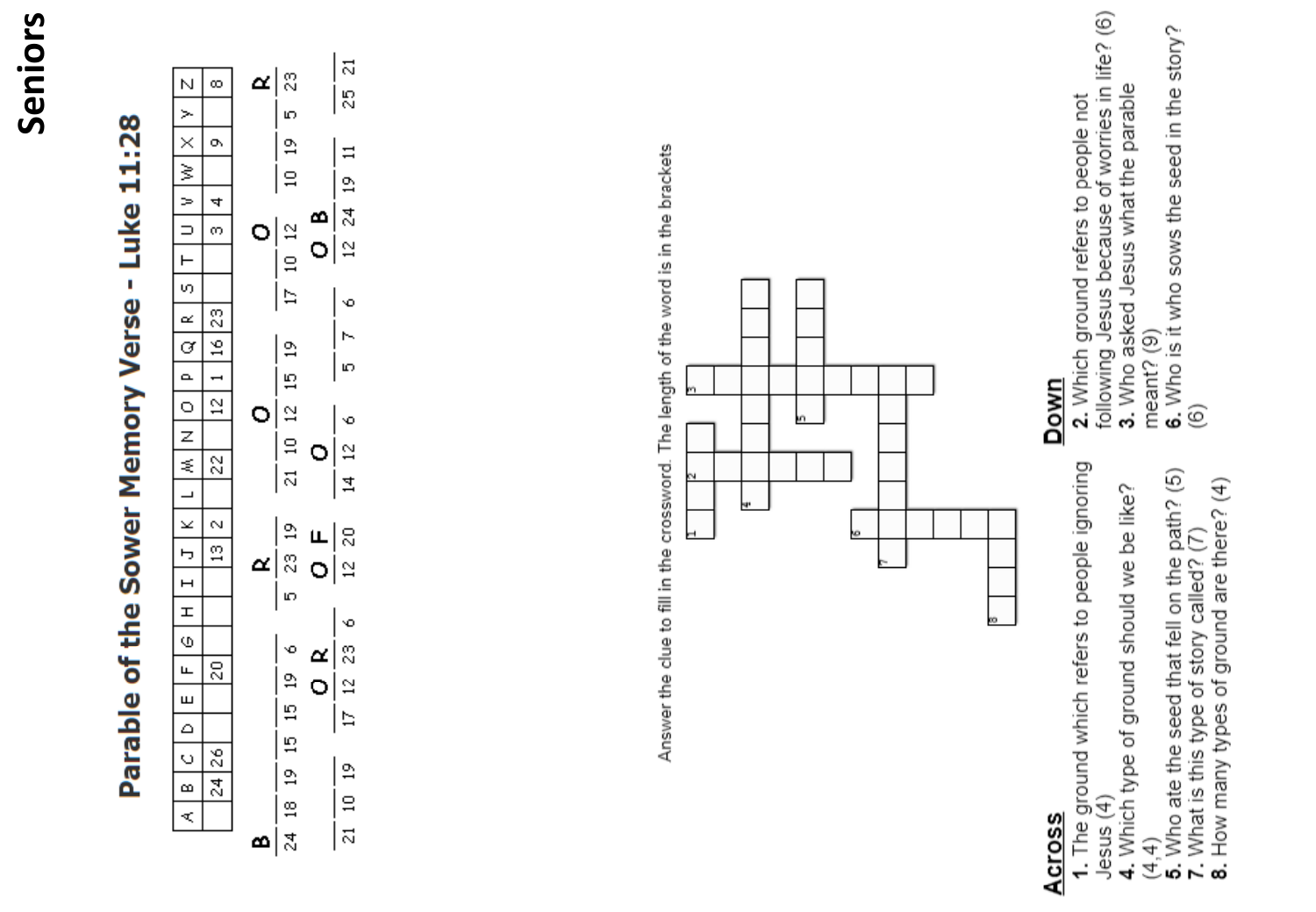**Juniors**

|                                    |    | CO. |   |       |                          |            |        |                          |        | ப   |                            |
|------------------------------------|----|-----|---|-------|--------------------------|------------|--------|--------------------------|--------|-----|----------------------------|
|                                    |    | ╱   |   | m     |                          | m          |        |                          |        | Ø)  |                            |
| Ξ                                  | ≏  | кĽ  | N | ш     | O                        | œ          | $\Box$ |                          |        | CO. |                            |
| л                                  | Щ  |     | മ |       | œ                        | $\circ$    | O      |                          |        |     | FAR<br>冨                   |
| $\overset{\mathbf{0}}{\mathbf{0}}$ |    | ď   | Ŧ | உ     | U)                       | Щ          | O      | O                        |        |     | CO.                        |
|                                    | മാ |     | ш |       | $\mathbb{C}$             | $\square'$ | Ξ      | $\succ$                  |        |     | ц.<br>₫                    |
|                                    | ď  |     | ď | تمسكا | $\overline{\mathcal{L}}$ |            | മാ     | œ                        | $\geq$ | O)  | <b>RAR</b><br>ਨ<br>ี<br>อี |
| arapie                             | œ  |     | œ | U)    |                          |            | O      | œ                        | ď      | O   | ōΖ<br>ഗ<br>л               |
|                                    | кĽ | CO. |   |       |                          | O          | $>\,$  | $\overline{\phantom{a}}$ |        |     |                            |
|                                    | n  |     |   |       |                          |            |        |                          | U)     | rп  | $\bar{\bm{\tau}}$<br>កា    |

## the word of God and obey it it EOC those who hear JOSCIP WODCJ OG3 Blessed are odosse a  $\text{GLO}$